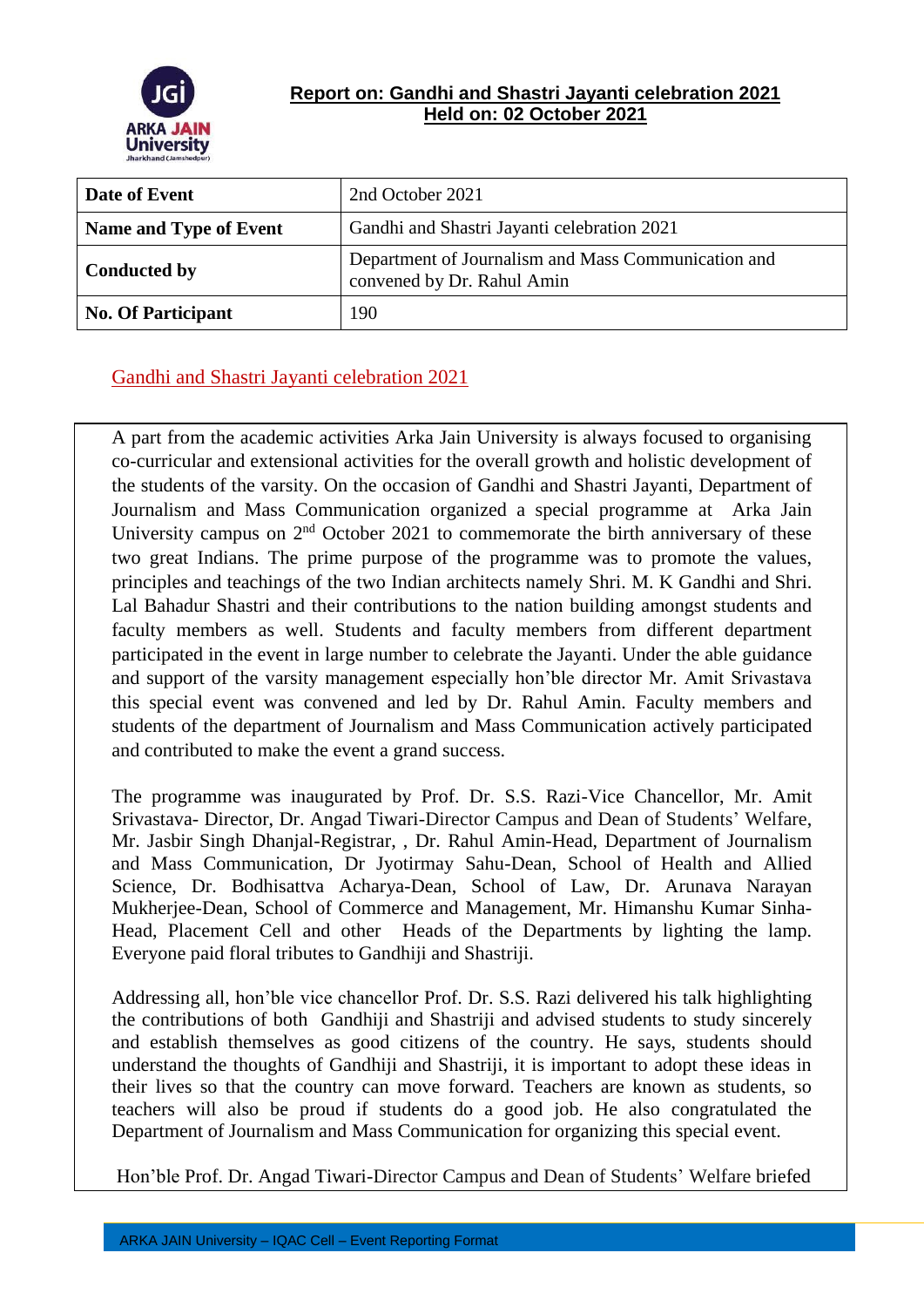the students about the views of Gandhiji and Shastriji and their sacrifice for the country. He also said that it is very important for all to have love for the country and should work together to build a great nation.

Hon'ble Registrar Mr. Jasbir Singh Dhanjal said that determination and hard work made Gandhiji a role model. Students should also achieve their goal with determination and hard work. At the same time, the thoughts of Gandhiji and Shastriji should be adopted in their lives.

Programme coordinator Dr. Rahul Amin said that in this era of globalization and new media technology one can easily promote the values and principles of our two great Indians not only among Indians but in a global context and for that we must promote love and peace not hatred. Nothing can be resolved or achieved by hatred and negative approach. If citizens adopt the ideas of Gandhiji and Shastriji in their lives in real sense, nothing can stop them from achieving their goals. He also said that we always fail to realise that hatred leads to destruction and consequences are always negative. Therefore, we must end hatred and promote love and peace to uphold the composite culture of the country to make a strong nation.

Mr. Himanshu Kumar Sinha-Placement Head, Dr. Bodhisattva Acharya-Dean, School of Law and Dr. Manoj Kumar Pathak-Assistant Professor, Department of English also briefed the students about the Teachings of Gandhiji and Shastriji.

Faculty from department of journalism and mass communication Mr. Amit Kumar Singh, Mr. Shyam Kumar and Md. Usman Raza and teaching and non-teaching staff from other departments were also present during the event.

In the event, students showcased their creativity and talent during the event. Apart from the students of the Department of Journalism and Mass Communication, students from other departments also participated. Drama, short film, storytelling, singing, poetry, etc. were the highlights of the programme. The programme was concluded with a vote of thanks.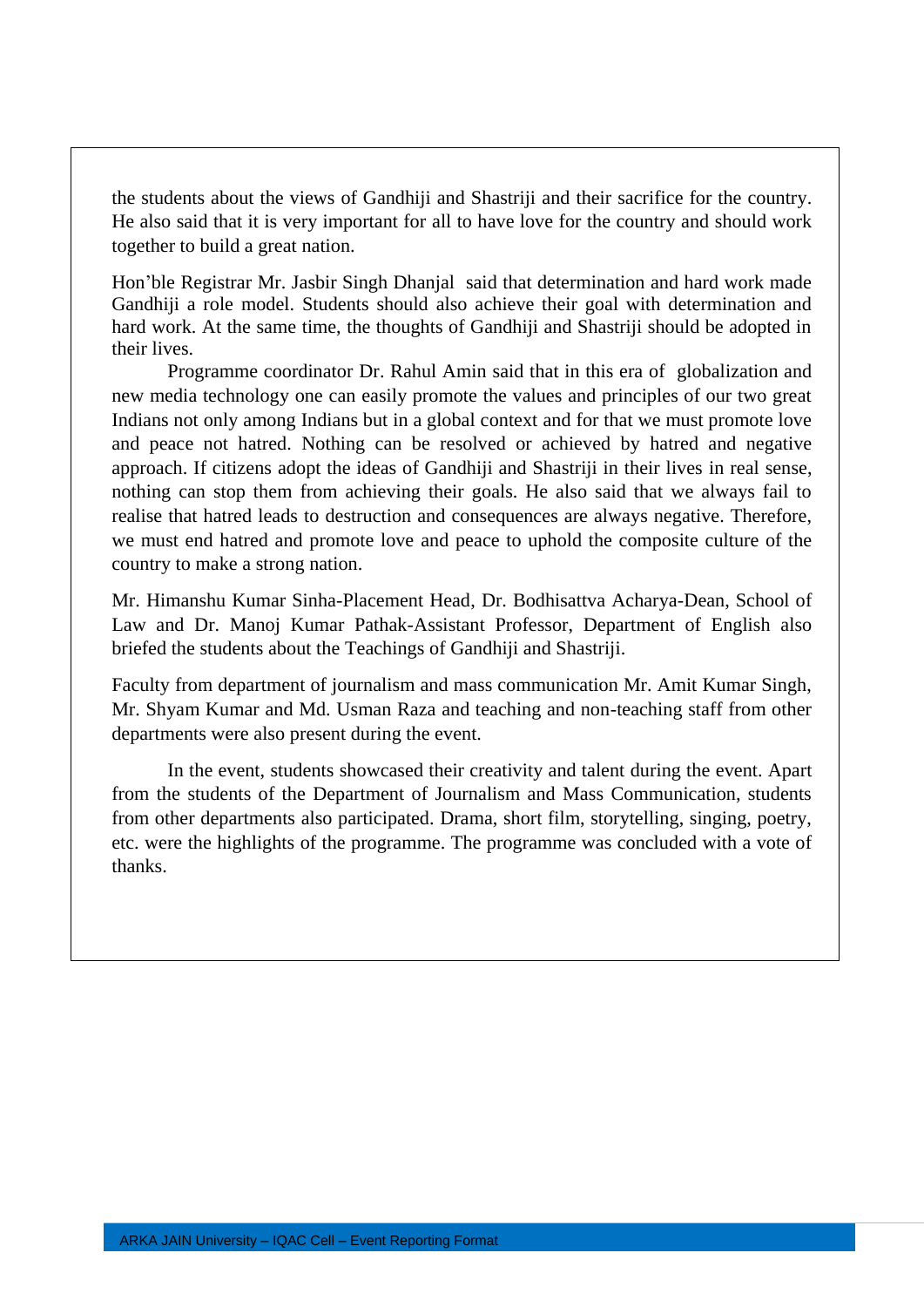

## Photograph of the Event